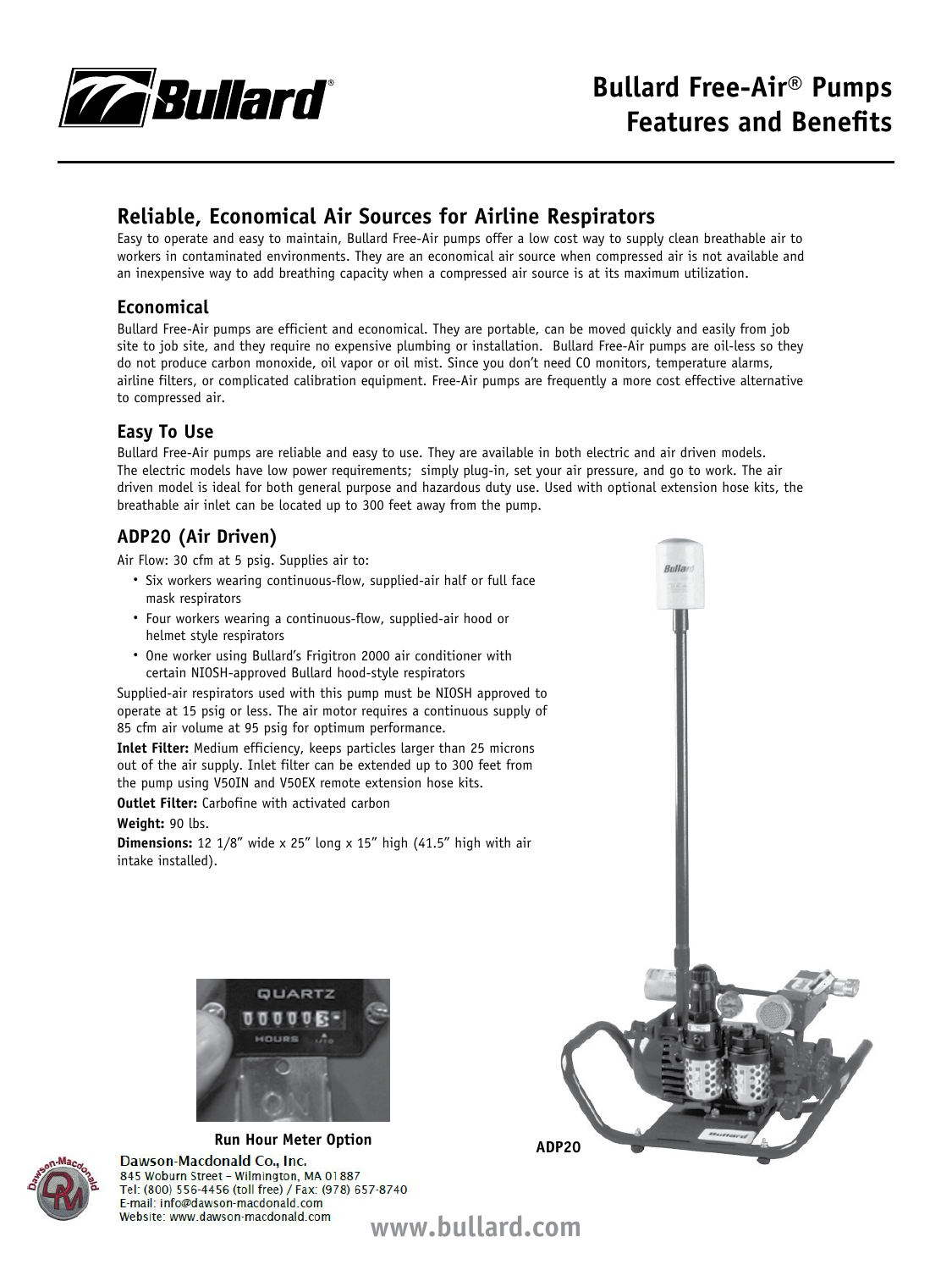

## **EDP10 (Electric-Driven)**

AIR FLOW: 10 cfm at 5 psig. Supplies air to two workers wearing continuous-flow, supplied-air half or full face mask respirators, or one worker wearing a continuous-flow, supplied-air hood or helmet style respirator.

Supplied-air respirators used with this pump must be NIOSH approved to operate at 15 psig or less.

Open drip-proof motor drive, for use in clean, dry areas.

**Inlet Filter:** Medium efficiency, keeps particles larger than 25 microns out of the air supply. Inlet filter can be extended up to 300 feet from the pump using V50IN and V50EX remote extension hose kits.

**Outlet Filter:** Carbofine with activated carbon

**Weight:** 49 lbs.

**Dimensions:** 8" wide x 16.3" long x 13.5" high



## **EDP16TE (Electric-Driven)**

AIR FLOW: 16cfm at 5 psig. Supplies air to three workers wearing continuous-flow, supplied-air half or full face mask respirators, or two workers wearing a continuous-flow, supplied-air hood or helmet style respirator.

Supplied-air respirators used with this pump must be NIOSH approved to operate at 15 psig or less.

Operates with a totally enclosed fan cooled motor. For use in oily, moist or dusty conditions.

**Inlet Filter:** Medium efficiency, keeps particles larger than 25 microns out of the air supply. Inlet filter can be extended up to 300 feet from the pump using V50IN and V50EX remote extension hose kits.

**Outlet Filter:** Carbofine with activated carbon **Weight:** 98 lbs. **Dimensions:** 14" wide x 28" long x 16" high



#### **EDP16TEW**

#### **EDP16HAZ**

Same features as EDP16TE plus: Hazardous-duty motor complies with National Electric Code requirements for hazardous atmospheres. Thermal overload and starter/contactor to be provided by the user.

### **EDP30 (Electric-Driven)**

AIR FLOW: 30 cfm at 10 psig. Supplies air to six workers wearing continuous-flow, supplied-air half or full face mask respirators, or four workers wearing a continuous-flow, supplied-air hood or helmet style respirator.

Will also supply cool air to two workers using Bullard's Frigitron 2000 air conditioner with certain NIOSH-approved Bullard hoodstyle respirators.

Supplied-air respirators used with this pump must be NIOSH approved to operate at 30 psig or less.

Air supply hose quick-disconnect pod can be extended 300 feet from pump using V60 extension hose kits.

Open drip-proof motor drive, for use in clean, dry areas.

**Inlet Filter:** Medium efficiency, keeps particles larger than 25 microns out of the air supply.

**Outlet Filter:** Carbofine with

activated carbon **Weight:** 292 lbs.

**Dimensions:** 26" wide x 38" long x 32" high



## **EDP50 (Electric-Driven)**

AIR FLOW: 50 cfm at 10 psig. Supplies air to ten workers wearing continuous-flow, supplied-air half or full face mask respirators, or seven workers wearing a continuous-flow, supplied-air hood or helmet style respirator.

Supplied-air respirators used with this pump must be NIOSH approved to operate at 15 psig or less.

Air supply hose quick-disconnect pod can be extended 300 feet from pump using V60 extension hose kits.

Open drip-proof motor drive, for use in clean, dry areas.

**Inlet Filter:** Medium efficiency, keeps particles larger than 25 microns out of the air supply.

**Outlet Filter:** Carbofine with activated carbon

**Weight:** 317 lbs.

**Dimensions:** 26" wide x 38" long x 32" high

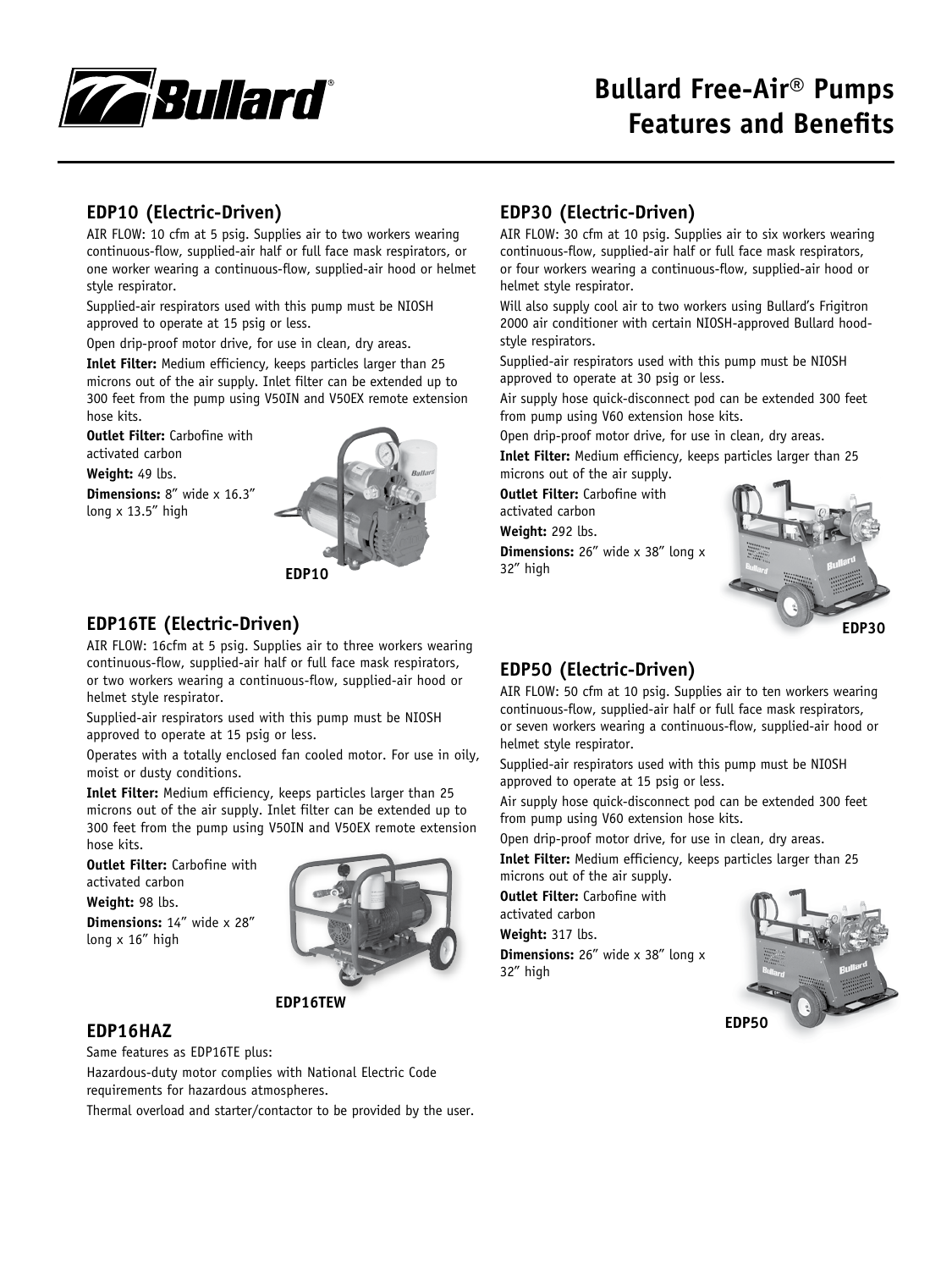

## **Respiratory Work Systems**

Bullard offers six convenient airline respirator systems that can be used in a wide variety of job applications - from painting and abrasive blasting to pharmaceutical and chemical manufacturing. All you need for effective respiratory protection comes in one simple package - a combination of dependable and durable Bullard products that provide superior service over time.



#### � **WARNING**

The Free-Air® pump WILL NOT filter out respirable dust particles smaller than 25 microns. DO NOT use or store near sandblasting areas where silica particles may remain suspended in the air for long periods of time. Misuse may cause silicosis or other serious or fatal lung diseases.

The Free-Air pump WILL NOT remove carbon monoxide, toxic gases or other contaminants from the incoming air it transfers to the respirator wearer. The Free-Air pump's air intake MUST be placed in a clean, breathable location at all times.

The breathable air drawn into the inlet filter must meet at least the requirements for Type 1 gaseous air described in the Compressed Gas Association Commodity Specifications G-7.1 (Grade D or higher), as specified by Federal Law 42 CFR, Part 84, Subpart J, 84.142 (b).

Supplied-air respirators used with Bullard Free-Air pumps MUST NOT be used in any atmosphere immediately dangerous to life or health, or from which the wearer cannot escape without the use of the respirator.

Proper motor selection and wiring in accordance with local and national electric codes is the responsibility of the user.

Failure to observe these warnings may result in death or serious injury.